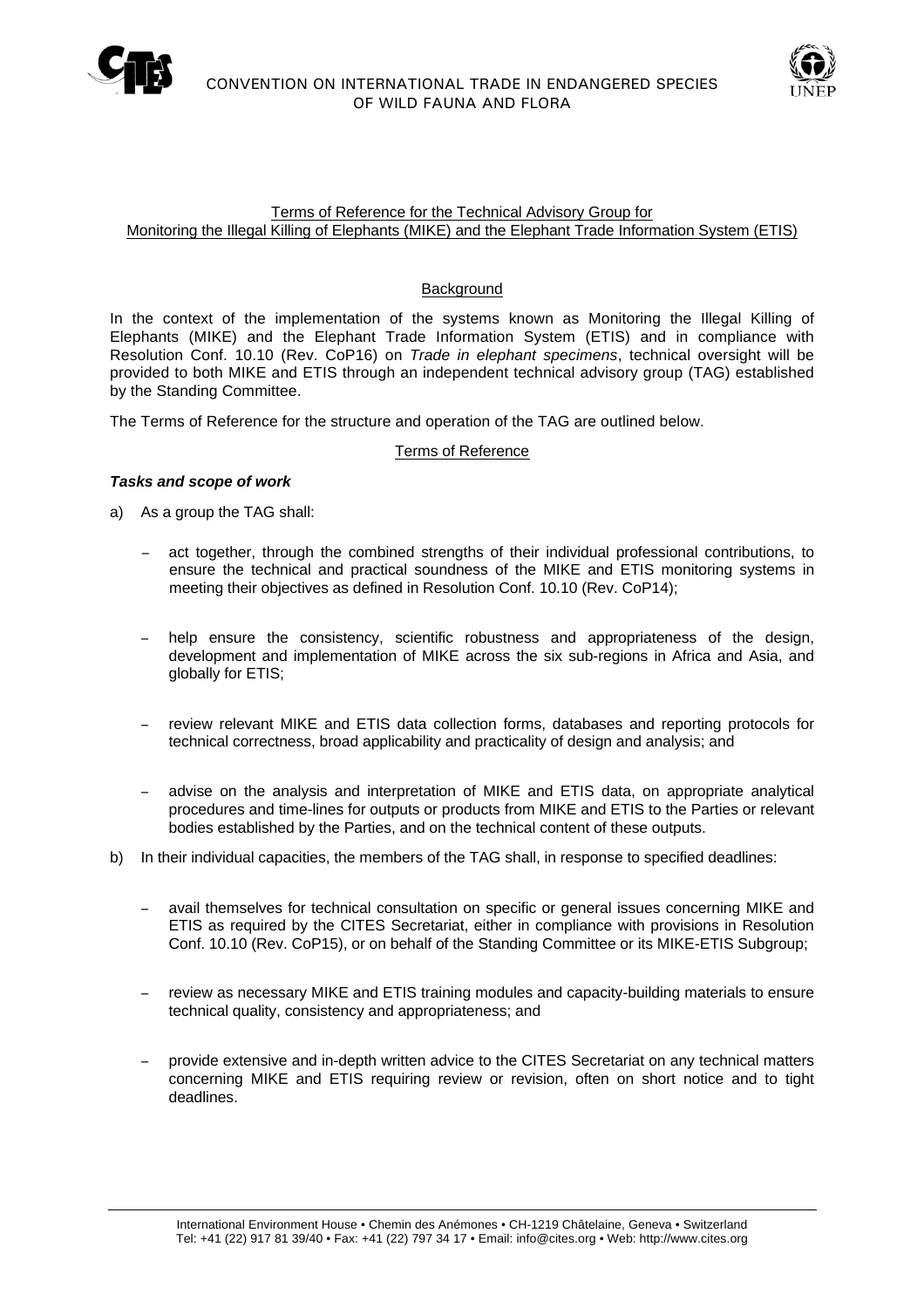#### *Modus operandi*

- a) TAG structure
	- The TAG will comprise a maximum of 12 members, as follows: one elephant expert from each of the six relevant subregions of Africa and Asia (Central, East, Southern and West Africa; South and Southeast Asia; and up to six members with broad, widely-recognized, continental or global technical expertise in one or more of the following fields: wildlife conservation science and management; law enforcement monitoring in conservation areas and capacity building; data analysis and statistics; ivory trade or other wildlife trade issues; and natural resource economics. Members of the TAG will serve in their personal capacity and will not be representatives of the government structures overseeing MIKE in the six sub-regions, or of the MIKE Units.
	- − The Chairs of the IUCN African and Asian Elephant Specialist Groups will be co-opted to the TAG. In cases where a Specialist Group is jointly chaired by two or more individuals, co-opted membership of the TAG will be rotated between co-chairs at three-year intervals.
	- − Additional individuals may be co-opted on an *ad hoc* basis when technical expertise in a specific area is required or when deemed necessary.
	- The Secretariat, in consultation with TRAFFIC, shall propose nominations for global members of the TAG to the MIKE-ETIS Subgroup of the Standing Committee. In the case of the six members of the TAG proposed by the subregions, they will be drawn from nominations received from range State governments, reflecting the sub-regional approach followed by MIKE. Such nominations shall be agreed by the relevant Parties at the MIKE Subregional Steering Committee meetings and notified to the Secretariat.
	- The CITES Secretariat, through its MIKE Central Coordination Unit and TRAFFIC, will participate in the TAG as *ex-officio* members, acting as joint Chairs and Secretaries to the TAG, and will formally report the TAG's deliberations and recommendations to the Standing Committee or its MIKE-ETIS Subgroup. TAG members are encouraged to attend relevant meetings of the Standing Committee or its MIKE-ETIS Subgroup, and of the Conference of the Parties.
	- Representatives of the MIKE Central Coordinating Unit, the MIKE Sub-regional Support Units and of TRAFFIC may attend meetings of the TAG.
- b) TAG operational methods and means
	- − The TAG will be convened and consulted primarily through electronic and telephonic means.
	- The operational language of the TAG will be English.
	- The TAG will meet as and when deemed necessary by the Secretariat, but normally in advance of meetings of the Standing Committee or its MIKE-ETIS Subgroup, and prior to meetings of the Conference of the Parties.
	- − To the extent possible and subject to the availability of funds, the CITES Secretariat will financially support the operation of the TAG, including the organization of and participation of TAG members in meetings.
	- − TAG members will contribute primarily on a *pro bono* basis although a nominal fee may be provided on the production of substantive technical inputs.